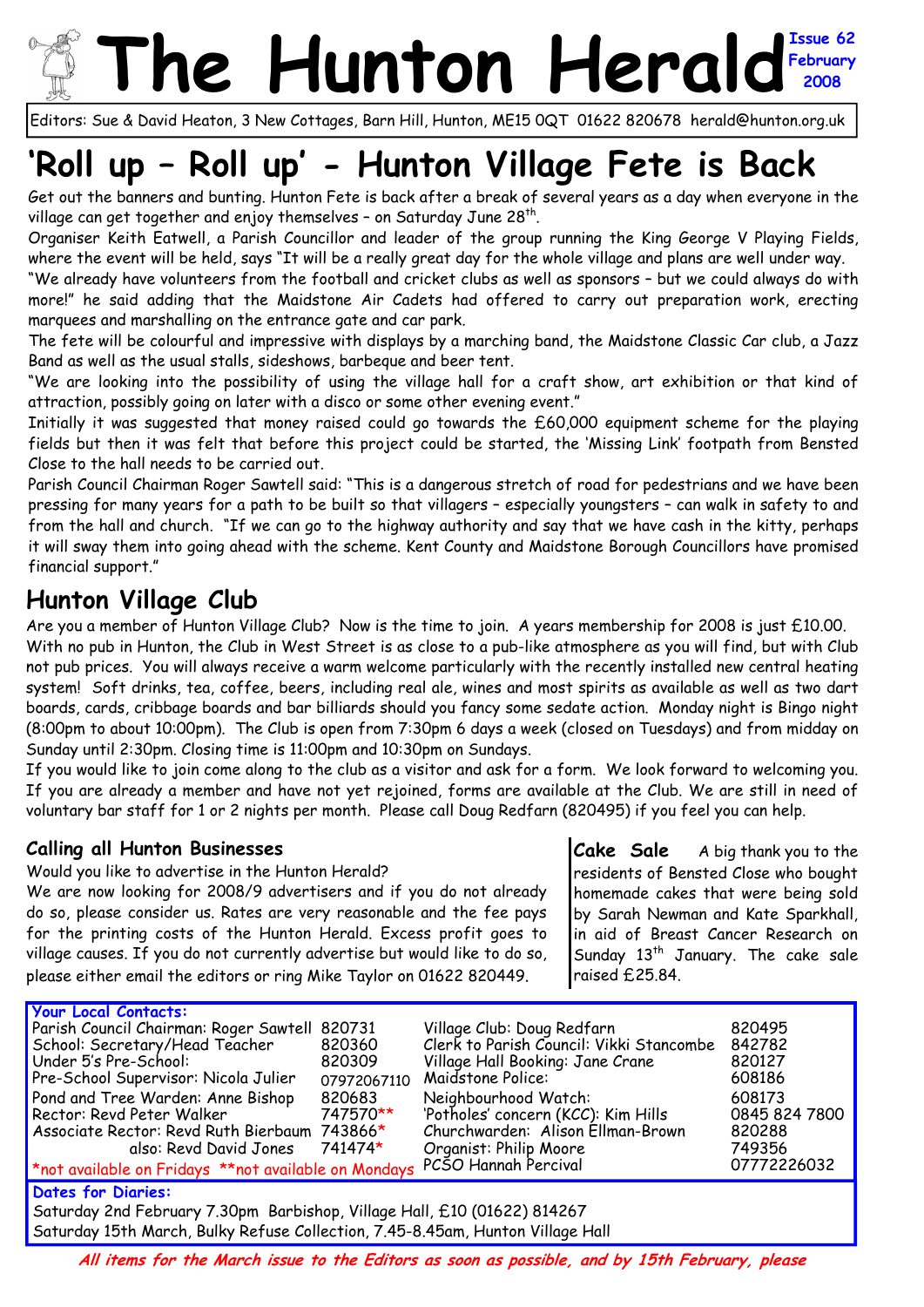#### Dear All

Here we are at the beginning of February with still a few distant memories of Christmas and the New Year. Yet within six days we will be in Lent with Ash Wednesday on February 6<sup>th</sup> and Easter next month! . It's all getting very confusing with the shops having the New Year Sales before Christmas and now schools having their Easter holiday not at Easter this year. Still, I saw the first snowdrops and primroses on Christmas Day, so who knows, maybe the daffs will be out before the end of the month?

Time is a strange concept. It occurs naturally in the cycle of day and night, months and years and is constant and unchanging. Yet we know time can drag or fly by depending on what is happening to us. The saying, 'A watched kettle never boils' comes to mind.

Whilst at work tasks were departmentalized, the working day, the weekends and evenings all seemed to fit a pattern and it was only when that pattern was disturbed that real stress points arose and then I really felt under pressure. Now in retirement I'm sure that when I was working and had less 'free' time in the day, I did more. As I get older the long days of summer never seem as long and major events such as birthdays and Christmas seem to come around so much quicker and days seem shorter.

Now, with no regular pattern to the week, the days, months and years roll by and it is easier to think it is possible to put off things because the deadlines are more self-defined. But is that really true? What now happens is that life loses the cycle and we have to really think about how we use our time, what is important, who is important, what really needs to be done and why? Is the stress self-inflicted by my own laziness, by the demands I put on myself, by the demands I perceive others place upon me? So I get 'ratty' and 'snappy' with those I feel put the greatest demands upon me?

Lent is a time in the Christian calendar that has become lost in its purpose. We have come to think of it traditionally as a time for 'giving up' the luxuries of living. Maybe this year we should reflect on the life that God has given us and to seek how best to use that life personally and within the communities in which we live and work. Jesus took time out. He didn't give up things but he was always seeking to do his Father's will and taking time to seek that direction for his life. Lent this year could be a time of doing that, seeking God's purpose for our lives so that the time we have may be used aright and used to greater effect in His service. I believe it is not about 'giving up' but about giving out' so that we may experience the richness of our humanity in Christ Jesus our Lord and Saviour.

David Jones

#### **Barbishop**

GamBLE (Gambia: Building Links in Education, www.gamble.co.uk) is holding a concert, **"Barbishop"** to raise funds for the school that my small charity, based in Yalding runs. Since 2000 we have built 4 classrooms for children aged 3-7 in a small village in The Gambia and last year we opened the primary school on the same site that will give children from 8-13 a good education. We need 6 classrooms and have so far built 4.

Barbishop is an all female close harmony group formed in 1999 with a broad repertoire of music from Palestrina through to more modern numbers made popular by artists such as The Andrews Sisters, Bette Midler, The Carpenters and Frank Sinatra. The concert is on Saturday 2<sup>nd</sup> February at Hunton Village Hall from 7.30pm. **Tickets available from: 01622 814267,** £10 including Ploughman's Supper.

**Karen Di Marco** 

**Apologies that the telephone number was misprinted in the last issue of the Hunton Herald**

### **News from Hunton School**

#### **The Greeks and Romans**

This term Upper School 'Meet the Greeks' - the children will be learning about Ancient Greece in history and geography, including the story of the Trojan Horse and the history of the Olympic Games with comparisons between the original games and the Beijing Games which will take place later this year

In art the children will be appraising the work of Ancient Greek potters and using collage and printing techniques to explore Greek pottery. They will look at a range of books including extracts from 'Homer' which tell them about Ancient Greece and use the internet as a source of research.

Middle School will be looking at the Romans and learning about the rise of Rome. They will learn about the various ruling systems of Rome and the conquering of other countries to make the Roman Empire. This will then lead on to the children learning about life in Roman Britain, what a Roman villa was like and the importance of the introduction of sewers, toilets and baths to Britain. They will research the importance of archaeology and the characteristics of Roman pottery. In art the children will design and make pots in the Roman style.

Reception children are learning all about space, about the moon, our galaxy and rocket maths.

A big thank you from the PTA to everyone who came to see Dick Whittington on Thursday 17th January - it was a fantastic evening with everyone thoroughly enjoying themselves and over £200 was raised for PTA funds.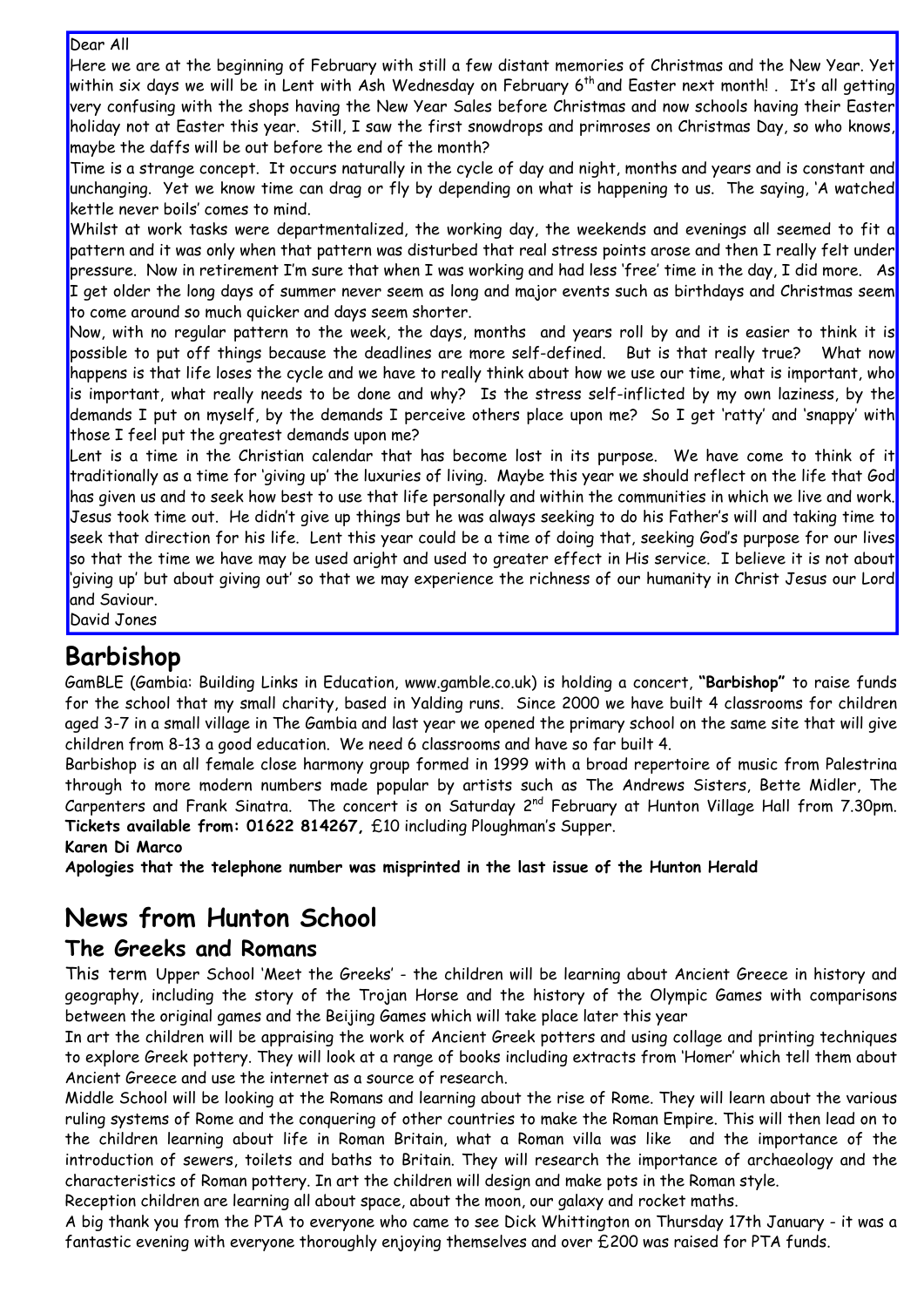## **HUNTON CLUB BOOK GROUP DECEMBER BOOK REVIEW**

#### **The Girls by Lori Lansen**

In 29 years Rose Darlen has never spent a moment apart from her twin sister Ruby. She's never gone for a solitary walk or had a private conversation. Yet, in all that time she has never once looked into Ruby's eyes. Joined at the head, the girls attempt to lead a normal life but can't help being extraordinary. Now almost 30 Rose and Ruby are on the verge of becoming the oldest craniopagus twins in history but they are remarkable for a lot more than their unusual sisterly bond.

This book churned up a mixed bag of opinions - of the subject: "uncomfortable", "boring", "an interesting read", "a little distasteful" and of the writing style: "juvenile", "uninspiring", "likeable", "so realistic, it seemed a true story". The main story was interspersed with bizarre side tales that annoyed some of us who found them to be superfluous. The book switched back and forth in time causing a little confusion and many of us became irritated with Ruby. Most of us finished the book, some with difficulty and some said they couldn't be bothered. However, it was agreed that the book gave us a valuable insight into the lives of people with disabilities and the way the girls' relationship developed was complimented. Our score for The Girls was 4 out of 10.

Our book for January is Case Histories by Kate Atkinson.

### **A Hunton Village Calendar**

It has been suggested that a village calendar be put together for 2009. The idea is to have photographs of the village during each month. The calendar would then be sold from September with all profits going to village causes. If you have any favourite photographs of Hunton, please email them to **fourthesquare@btinternet.com** with a short inscription detailing who took it, where it is and any other interesting facts. Also, please indicate the month the photo was taken! If you prefer hard copies, please post them to 4 The Square, West Street, Hunton – they can be returned. Submissions by end of April please.

## **Out and Out**

#### **Hellebores**

Early flowers are always appreciated in the garden and hellebores have a lot to give. Their simple flowers range from green or white through pink to deepest dusky purple, the flowers are tough enough to stand up to February's weather yet have a charming nodding delicacy. Their flower heads are often turned down which is an invitation to gently cup the bloom and turn its face upwards; you will be rewarded with a tracery of dots to study or a cupful of further petals on a double flower.

There is no doubt that the very dark purple, almost black, flowers have a luscious attraction but for sheer visibility and mass impact the paler colours are the best.

Hellebores like to live in shade which is not too dry and with a rich diet of compost, if the soil is slightly alkaline so much the better. Happy plants will seed freely; I just thin out over crowded clumps and when they flower remove any whose colour does not please me. Christine McSweeney and Christine McSweeney

## **Quiz Evening to raise funds for Hi Kent**

Hi Kent is a local registered charity that has been in existence since 1986. Working closely with Kent and Medway Councils, we serve the needs of the deaf and the hard of hearing throughout Kent, aiming to help more than 20,000 people each year. Our head office is located in Maidstone town centre at 18 Brewer Street. To help raise funds we are organising a quiz evening at Coxheath Village Hall on Saturday 1 March at 7.30pm. This will be a fun evening with a balance of questions covering a range of general knowledge topics. Tables (teams) may contain up to 6 people and cost will be just £5 per head, with a ploughmans supper provided. There will also be a raffle during the evening with great prizes. Contact Liz Layton Tel 01622 691151 Email L.Clayton@hikent.org.uk

#### **Hunton and Linton Under Fives PreSchool**

On the 9<sup>th</sup> December 2007, the PreSchool held their Christmas Bazaar and Christmas production. It was a great success. The children enjoyed performing the 'Christmas Story' and singing various Christmas songs. After the performance we held our annual Christmas Bazaar and this raised over £300 from the various stalls. This money has since been spent and the PreSchool has purchased a new four sided painting easel and some Wooden City Construction Blocks.

The new term has now started, but we are always looking for new children to join our group. We take children from 2 years upwards.

If you would like to come down to meet the staff and to have a look around our preschool environment then please contact Sally Clifton our Administrator on either 01622 820309 or 01622 746730 to make an appointment. We are open from 9.15am to 12 noon weekdays.